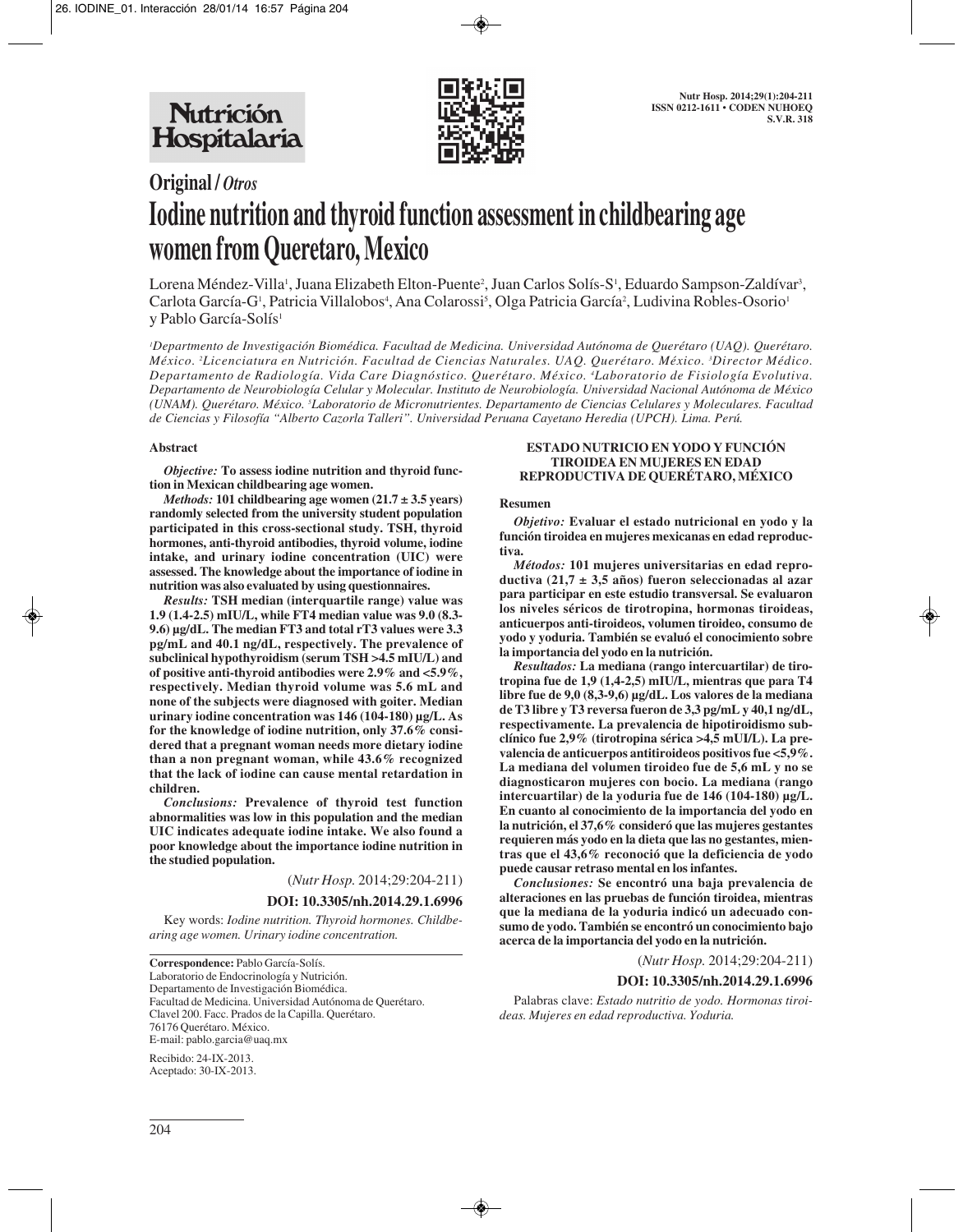# **Abbreviations**

Ab: Antibodies. Anti-thyroid peroxidase antibodies (anti-TPO Ab). Anti-thyroglobulin antibodies (anti-TPO Ab). BMI: Body mass index. D1: Deiodinase type I. DIQ: Dietary iodine questionnaire. ICCIDD: International Council for Control of Iodine Deficiency Disorders. FT3: Free triiodothyronine. FT4: Free thyroxine. HNNS: Health and Nutrition National Survey. rT3: Reverse triiodothyronine. TT3: Total triiodothyronine. TT4: Total thyroxine. TSH: Thyroid stimulating hormone. TVol: Thyroid volume. UAQ: Universidad Autónoma de Querétaro. UIC: Urinary iodine concentration. UNICEF: United Nations Children s Fund. USI: Universal salt iodization. WHO: World Health Organization.

## **Introduction**

Iodine deficiency is still a significant global public health problem and affects both developed and developing countries<sup>1</sup>. It is estimated that iodine intake is insufficient in about 2 billion people worldwide<sup>2</sup>. An adequate iodine nutrition is required for an appropriate thyroid function and maternal euthyroidism is essential for a physiological gestation.3 Iodine deficiency during gestation can cause neurological and cognitive impairments in children and increased pregnancy loss and infant mortality<sup>3</sup>.

According to World Health Organization (WHO), United Nations Children s Fund (UNICEF) and the International Council for Control of Iodine Deficiency Disorders (ICCIDD), two major strategies to control iodine deficiency exist: universal salt iodization (USI) and periodical monitoring of iodine intake<sup>4</sup>. On one hand, USI is considered a safe, cost-effective, and a sustainable strategy to ensure sufficient intake of iodine by all individuals. In Mexico USI has been implemented for 60 years and is required by law<sup>5,6</sup>. Data from 2008 showed that approximately 80% of commercial salt in Mexico contained between 20 and 40 ppm of iodine, and  $94\%$  contained  $\geq 15$  ppm of iodine<sup>7</sup>; which is in accordance to WHO/UNICEF/ICCIDD criteria where a concentration between 15-40 ppm of iodine in table salt at a house level must be guaranteed<sup>4</sup>.

The best indicator of iodine intake in a population is the median urinary iodine concentration (UIC) <sup>4</sup> . On this regard, in Mexico there has not been a periodical monitoring of iodine intake. Currently iodine sufficiency in a population is defined by a median UIC of 100-299 µmg/L in schoolchildren, and in pregnant women ≥150-499 µg/L<sup>1,4</sup>. Monitoring UIC is essential to face global emerging issues related to iodine nutrition, such as: a) discrepancies between urinary iodine status in pregnant women compared to schoolchildren; b) the problem of re-emerging iodine deficiency in some developed countries; c) the use of iodized salt in the food industry; d) excessive iodine intake; e) the potential effects of initiatives regarding the reduction of sodium and table salt consumption<sup>1</sup>.

In addition, there is no current data about iodine nutrition in childbearing age women in Mexico. This group of population could be a potential target to eva luate dietary sources of iodine, the impact of the reduction in table salt consumption, and their current knowledge about iodine nutrition. This latter could play a crucial role in the sustainability of salt iodization programs<sup>8</sup>. Finally, thyroid function can be affected by iodine nutrition; iodine deficiency impairs thyroid hormone synthesis and excessive iodine intake is associated with an increased risk for chronic autoimmune thyroiditis and hypo and hyperthyroidism<sup>9</sup>. Data about prevalence of thyroid function test abnormalities in Mexico and Latin America is also scarce.

The aim of this study was to assess thyroid function and iodine nutrition in Mexican childbearing women, as well as to evaluate the general knowledge about iodine as a nutrient.

# **Materials and methods**

This is a cross-sectional survey carried out in female students from the Universidad Autónoma de Querétaro (UAQ), México, between October-November 2011. Women between 18 and 40 years old, without an energy-restricted diet history, and non-pregnant or breastfeeding during the previous year were included in the study. Sample size was calculated using the Epi-Info 6.0 software (CDC, Atlanta, GA) based on an expected 7.4% prevalence of UIC <100  $\mu$ g/L<sup>10</sup>; a 1.9% worst acceptable result; a 95% confidence of interval, and considering a total population of 9,292 subjects. The calculated sample size was of 86, and a total sample size of 101 women was randomly selected. This study was approved by the Bioethical Committee of the Medical School of the UAQ, and conducted according to Declaration of Helsinki. All participants gave informed written consent before being admitted into the study.

Anthropometric variables were measured following standardized procedures<sup>11</sup>. Weight (kg) and height (m) were taken using a calibrated scale and stadimeter (SECA, Germany), waist circumference was measured midway between the lower rib margin and the iliac crest in the horizontal plane with the patient standing. Both body mass index  $(BMI \text{ in } kg/m^2)$ , and conicity index were estimated. Overweight and obesity were defined by a BMI  $\ge 25$  and  $\ge 30$  kg/m<sup>2</sup>, respectively<sup>12</sup>. Abdominal obesity was defined by a waist circumfe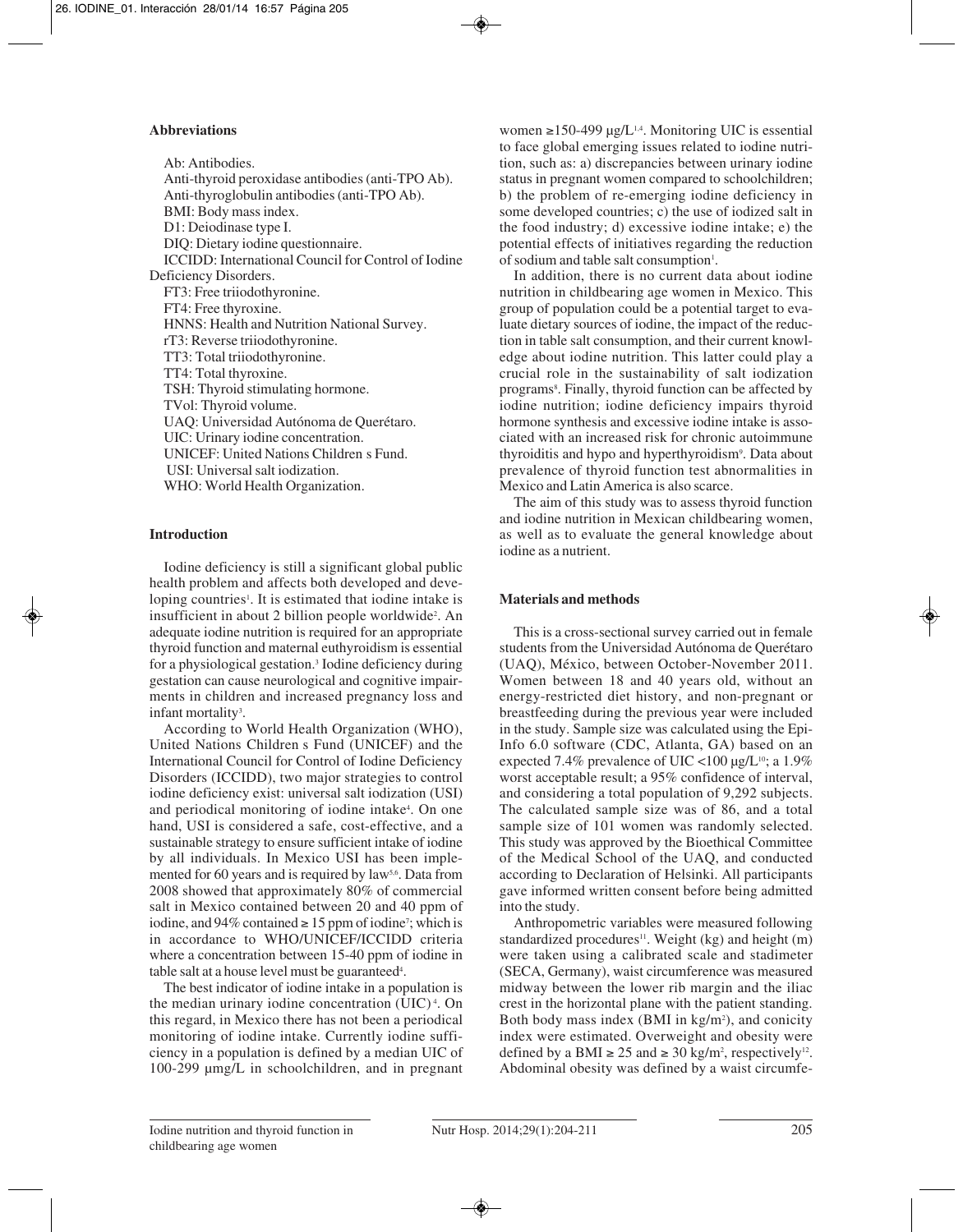rence  $\geq 80$  cm<sup>13</sup>. Conicity index is used to asses obesity and body fat distribution, and it was determined by weight, height and waist circumference with the following equation: waist circumference (cm)/0.109  $\sqrt{\text{weight} (\text{kg})/\text{height} (\text{m})^{14}}$ .

To estimate iodine intake a modified version of Leung's dietary iodine questionnaire (DIQ), a selfadministrated questionnaire, was applied<sup>15</sup>. Major modifications of Leung's DIQ were done considering dietary habits and availability of food, and multivitamins and food supplements available in Mexican markets. Leung's DIQ recorded socio-demographic characteristics, smoking, thyroid medical history, general understanding about dietary iodine and sources of dietary iodine. After Leung's DIQ a dietary 24 h recall was also applied to estimate iodine intake. Iodine values from the Spanish Food Composition tables were employed in the estimation of iodine intake<sup>16</sup>.

Thyroid gland volume (TVol) was assessed by using a high-resolution ultrasound (Voluson 730 GE, KPI Ultrasound; Riverside, CA) with a 7.5 MHz lineal array transducer. Thyroid ultrasounds were performed in supine position with extended cervical spine by a pillow under the shoulders and the maximal craneocaudal (length), medio-lateral (width) and anteroposterior (depth) distances were measured by a single expert radiologist. Total volume of the thyroid gland was estimated according to Henjum et al  $(2010)^{17}$  by adding the volume of each lobe (right and left) and calculated as follows: length (mm)  $\times$  width (mm)  $\times$ depth (mm)  $\times$  0.479, without considering the isthmus volume. In addition, and in accordance to these authors, goiter was defined by ultrasound as a thyroid volume  $>18$  mL<sup>17</sup>.

Fasting peripheral blood samples were collected and serum aliquots were stored at -70°C until being used for hormones and antibodies quantification. Serum total triiodothyronine (TT3), free triiodothyronine (FT3), total thyroxine (TT4), free thyroxine  $(FT<sub>4</sub>)$ , thyroid-stimulating hormone (TSH) and antithyroid peroxidase (anti-TPO) antibodies (Ab) were measured by the immune-chemiluminescense-assay method (ADVIA Centaur® CP immunoassay System; Siemens AG, Erlangen, Germany). Anti-thyroglobulin Ab (anti-Tg Ab) was determined by the Immulite<sup>®</sup> 1,000 Systems method (Siemens AG, Erlangen, Germany). Reverse T3 (rT3) serum concentration was measured by a modification of the radioimmunoassay (RIA) previously described by Wiersinga and Chopra  $(1982)^{18}$ . Inter- and intra-assay coefficients of variation were 4.0 % and 3.9 %, respectively. The assay buffer used was Tris-HCl (0.05M; pH 8.6). The incubation mixture contained assay buffer and a working dilution (1:1,000) of anti-rT3 serum (Invitrogen<sup>TM</sup>, Carlsbad, CA), the radioactive solution (10 pg/100 µL of the labeled rT3 plus 10 mg/10mL of 8-anilino-1 naphthalene sulfonic acid, Sigma), and standard (standard curve, 5.8-3,000 pg/dL of rT3 [Sigma; St. Louis, MO], plus 50 µL of iodothyronine-free serum), or 50

µL of the experimental sample. Free and antibodybound radioactive rT3 were separated using 0.5% activated charcoal/dextran suspension (Sigma; St. Louis, MO). Thyroid function definitions were taken from Surks et al. (2004)<sup>19</sup>. Euthtyroidism was defined as an FT4 level between 10 and 25 pmol/L with a TSH level between 0.25 to 4.5 mIU/L. Subclinical hypothyroidism was defined as a TSH level of 4.5 to 10 mIU/L, with an FT4 level between 10 to 25 pmol/L. Overt hypothyroidism was defined as a TSH level  $\geq 10$ mIU/L independently of the FT4 value. Subclinical hyperthyroidism was defined as TSH levels between 0.1 to 0.4 mIU/L and normal FT4 levels and overt hyperthyroidism was diagnosed with TSH levels <0.1 mIU/L and elevated FT4. Positive thyroid antibodies were considered when anti-TPO antibodies values were >35 IU/mL and/or anti-Tg antibodies values were >40 IU/mL.

Spot urine samples were obtained from all women in a 40 mL plastic sterile urine sample container. Samples were placed in polyethylene tubes and kept at 4°C until being stored at -20°C for further analysis. UIC determinations were performed by the Sandell-Kolthoff method after sample digestion with ammonium persulfate, according to Pino et al. (1996).<sup>20</sup> Intra- and interassay coefficients of variation were 6% and 8%; respectively. The median UIC was expressed as micrograms per liter (µg/L). UIC analyses were carried out by, Laboratorio de Micronutrientes (LM) of the Universidad Peruana Cayetano Heredia (UPCH). LM-UPCH is a member of the Regional Resource Laboratory for the International Resource Laboratories for Iodine Network, and follows the "Ensuring the Quality of Iodine Procedures" of the Centers for Disease Control and Prevention. Iodine nutrition status in women was determined according to the recommended WHO/UNICEF/ICCIDD criteria<sup>4</sup>. Insufficient iodine intake was defined as a population median UIC <100 µg/L; adequate intake of iodine as UIC 100-199 µg/L; iodine intake above the requirements as UIC 200-299  $\mu$ g/L; and excessive intake of iodine as UIC ≥300  $\mu$ g/L.

Statistical analyses were performed by using the Statistical Package for the Social Sciences (SPSS) version 15.0 (SPSS Inc., Chicago, IL) and GraphPad Prism (GraphPad Sofware Inc. La Jolla, CA). Data on quantitative characteristics are expressed as mean and standard deviation, or median and inter-quartile range. Qualitative variables were expressed as percentages. Spearman correlation analyses were performed with variables with non-Gaussian distribution. Fisher exact test was used to analyze association between variables and the odds ratio was estimated. Statistical significance was defined as a *p* value <0.05.

# **Results and discussion**

A total of 101 women were included in the study. The average age was  $21.7 \pm 3.5$  years; 60 (59.4%)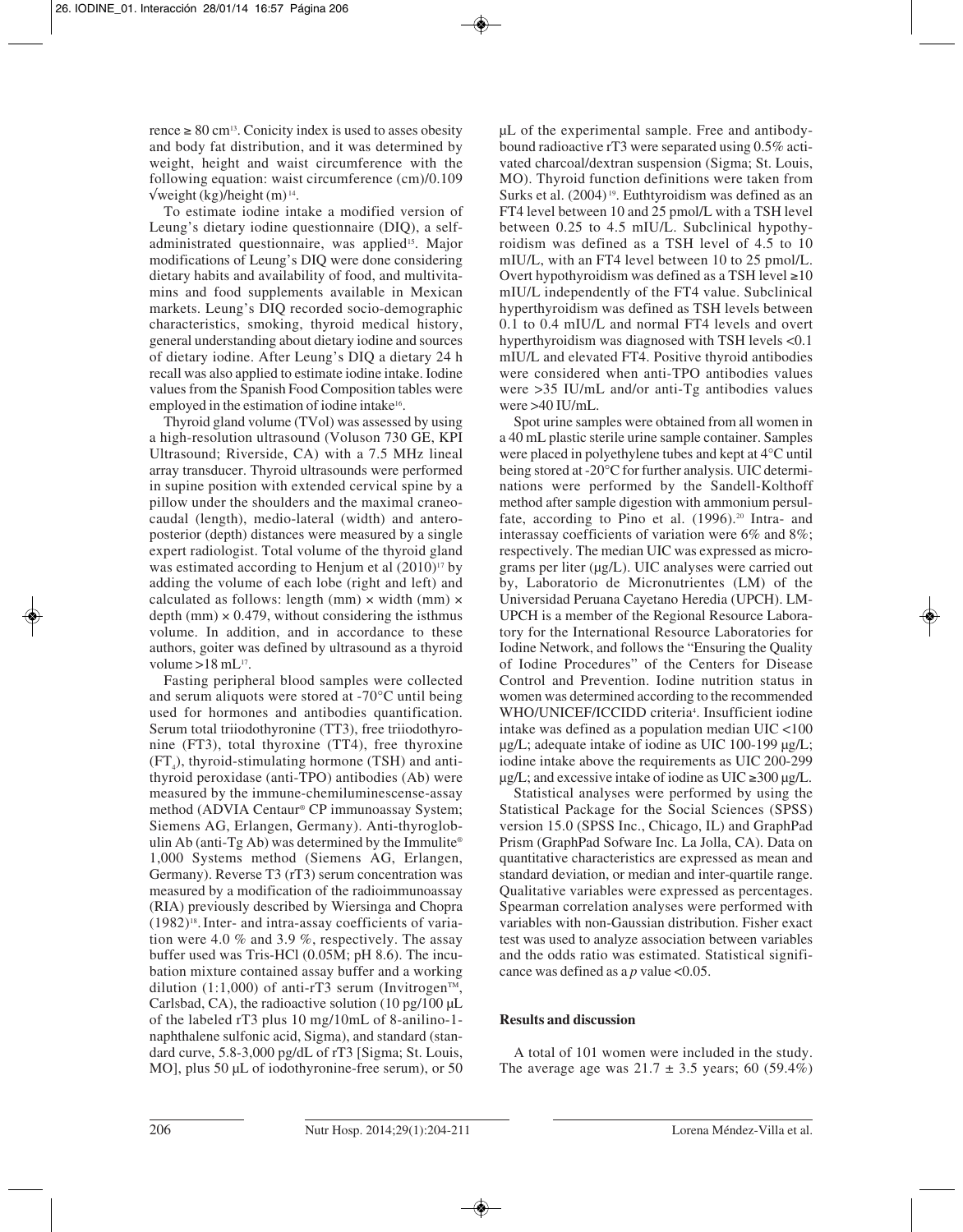subjects studied a health and life science related career, while 41 (40.6%) studied an economical and social science related career. General characteristics of the women that participated in this study are depicted in table I. Frequency of the distribution of TSH, FT4, FT3 serum levels, TVol, iodine intake, and UIC are shown in figure 1. According to their BMI, 16.8% were overweight and 5.9% were obese. These values are lower compared with the Mexican Health and Nutrition National Survey (HNNS) 201221, where the prevalence of overweight and obesity nationwide in women between 20 to 29 years was of 30.6 and 24.0%, respectively. When using the criteria of 380 cm of waist circumference as abdominal obesity, the prevalence in our study population was 49.5% whereas in HNNS 2012 was of 63.6%. The thyroid ultrasound to estimate TVol was evaluated only in 68 women; median (interquartile range) of TVol was 5.6 (4.4-7.1) mL and nobody was diagnosed with goiter. Median (interquartile range) serum levels of TSH, FT4, and FT3 were 1.9 (1.4-2.5) mIU/L, 1.3 (1.15-1.5) ng/dL, 3.3 (3.0-3.7) pg/mL, respectively. Subclinical hypothyroidism

| <b>Table I</b>                                             |
|------------------------------------------------------------|
| General characteristics of the population studied and TSH, |
| TH and UIC levels                                          |

| Variable                                             | All women $(n = 101)$ |
|------------------------------------------------------|-----------------------|
| Age (years)                                          | $21.7 \pm 3.5$        |
| Health and life sciences students $(\% )$            | 59.4                  |
| Social science students $(\%)$                       | 40.6                  |
| Weight (kg)                                          | $59.0 \pm 9.8$        |
| BMI (Kg/m <sup>2</sup> )                             | $23.2 \pm 3.3$        |
| Waist (cm)                                           | $80.2 \pm 9.2$        |
| Conicity index                                       | $0.69 \pm 0.05$       |
| Overweight $(\%)$                                    | 16.8                  |
| Obesity $(\% )$                                      | 5.9                   |
| Abdominal obesity (%)                                | 49.5                  |
| Smoking $(\%)$                                       | 28.7                  |
| Thyroid volume $(mL)^*$                              | $5.6(4.4-7.1)$        |
| Goiter $(\%)$                                        | 0.0                   |
| TSH (µUI/mL)                                         | $1.9(1.4-2.5)$        |
| $TT4$ ( $\mu$ g/dL)                                  | $9.0(8.3-9.6)$        |
| $FT4$ (ng/dL)                                        | $1.3(1.15-1.5)$       |
| $TT3$ (ng/mL)                                        | $1.5(3.1-3.7)$        |
| FT3 (pg/mL)                                          | $3.3(3.0-3.7)$        |
| Reverse T3 (ng/dL)**                                 | $40.1(27.2 - 55.0)$   |
| Anti-TPO Ab (IU/mL)                                  | $12.0(6.5-22.7)$      |
| Subclinical hypothyroidism $(\%)$                    | 2.9                   |
| Anti-TPO Ab positive $(\% )$                         | 5.9                   |
| Anti-Tg Ab positive $(\%)$                           | 5.0                   |
| Anti-TPO Ab and anti-Tg Ab positive (%)              | 2.0                   |
| Subclinical hypothyroidism and either anti-TPO       |                       |
| or anti-Tg Ab positive $(\%)$                        | 2.0                   |
| Iodine intake $(\mu g)$ 24 h recall                  | 74 (50-103)           |
| Iodine intake $(\mu g)$ dietary iodine questionnaire | $52(34-68)$           |
| $UIC$ (mg/L)                                         | 141 (104-180)         |

It is shown the mean  $\pm$  standard deviation, percentage (%) or median and interquartile range in parentheses.

\*Thyroid volume was measured to 68 women.

\*\* Reverse T3 was measured to 98 women.

prevalence was 2.9% and the prevalence of positive anti-TPO Ab and anti-Tg was of 5.9 and 5.0%, respectively. There are a few studies in Mexican population about prevalence of thyroid function test abnormalities. Hurtado-López et al.,  $(2011)^{22}$  in an open population study (from 18 to 90 years of age) in the Valley of Mexico ( $n = 2,401$ ), showed a prevalence of high TSH values (> 4.5 mIU/L) of 21.5%, and a prevalence of low TSH levels  $(< 0.5$  mUI/L) of 11.1%. In the same study the reported a prevalence of palpable thyroid nodule of 1.4%, whereas the prevalence of thyroid nodules detected by ultrasound was 19.6%. In a second study published in 2010<sup>23</sup>, 3,033 patients of five states from the central region of Mexico, with a mean age of  $42.3 \pm 10$  years, without overt thyroid disease or diabetes, the prevalence of subclinical hypothyroidism was 8.3% (7.1% and 10.1% for men and women, respectively). In a previous study performed by our research group in two cities from the state of Queretaro  $(n = 164)$ , the prevalence of subclinical hypothyroidism in women with a mean age of  $36.8 \pm 11.8$ years, was 4.2%, additionally the prevalence of thyroid function abnormalities was 12%. In this same study, the prevalence of positive anti-TPO and anti-Tg Ab was 11.6 and 8.5%, respectively (Robles-Osorio et al. 2013. *Unpublished data*). The differences in the prevalence of thyroid function test abnormalities between these studies and the present work could be due mainly by age and sampling methods<sup>24,25</sup>.

On the other hand, Women on this stutdy had adequate iodine intake probably due to the USI program in Mexico. These results agree with previous data published. In the National Nutrition Survey of 1999, median UIC was 312 µg/L in childbearing age women (12-49 years of age)<sup>10</sup>, and recently we found a median UIC of  $260 \mu g/L$  in pregnant women<sup>26</sup>. According to the DIQ, 77% used iodized salt in their foods and 6% consumed seaweed (*v. gr.* Wakame, nori, kombu, etc.) in the last 24 h. In addition, 61% of the subjects consumed milk, 64% cheese, 36% yogurt, 9% ice cream, 44% sliced bread, 42% other kind of not home-made bread (*v. gr.* Bagels, white rolls, sweet pastries, etc.) and 11% fish in the last 24 h. No subjects used iodine-containing vaginal douches or antiseptic skin cleaners in the previous week (data not shown), and only 1% reported the use of iodine-containing multivitamins. There was no correlation between UIC levels and daily iodine intake estimated by dietary 24 h recall (r = -0.09;  $p = 0.19$ ) and DIQ (r = 0.02;  $p = 0.43$ ). Besides, a positive but not significant correlation between the iodine intake estimated by dietary 24 h recall and DIQ was found  $(r = 0.17; p = 0.051)$  (data not shown). Unfortunately, the lack of information about iodine contents in Mexican food does not allow us to perform an accurate estimation of iodine intake using dietary evaluation tools.

Due to the high prevalence of abdominal obesity found in the population studied, we explored its relation with thyroid function. Several studies showed that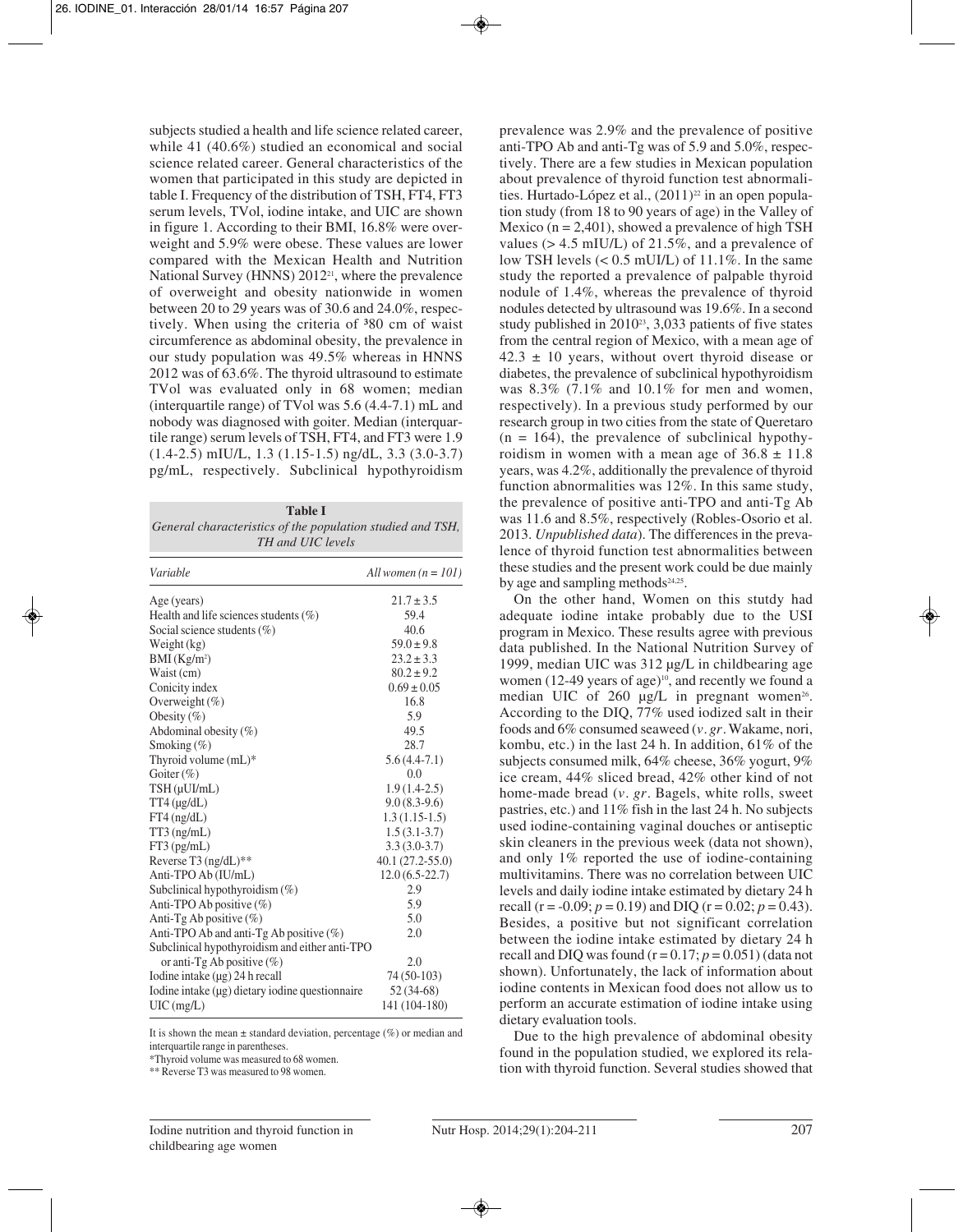



overweight and obesity are associated with an increase in TSH levels, but there are contradictory data regarding FT4, FT3, TVol and autoimmune thyroid disease27-31. Our results show a significant positive correlation between TSH levels and some adiposity indicators such as BMI and waist circumference (table II). Also, TVol was positive and significantly corre-

|      | TSH              |                | <b>TV</b> ol                                                                                |
|------|------------------|----------------|---------------------------------------------------------------------------------------------|
| r    | $\boldsymbol{p}$ | r              | p                                                                                           |
| 0.08 | 0.23             | 0.28           | 0.01                                                                                        |
| 0.10 | 0.20             | $-0.07$        | 0.25                                                                                        |
| 0.24 | 0.03             | 0.15           | 0.07                                                                                        |
| 0.19 | 0.03             | 0.31           | < 0.01                                                                                      |
| 0.17 | 0.44             | 0.22           | 0.03                                                                                        |
|      |                  | <b>Table I</b> | Spearman correlations between serum TSH levels and<br>TVol with anthropometric data and UIC |

UIC 0.16 0.44 -0.17 0.09

Significant *p* values are shown in italics.

lated with weight, waist and conicity index. We also found a significant positive correlation between FT4 and BMI ( $r = 0.17$ ;  $p = 0.05$ ) (data not show). This could be due to the effect of leptin, an adipose tissue *h (E) and UIC (F) in childbearing age women from Mexico.*

hormone that has been described to stimulate TSH and the hypothalamus-pituitary-thyroid axis<sup>27,32</sup>. Experimental data obtained from rat fed with high fat diet is in accordance with these observations. Rats fed with high fat diet showed increased TRH mRNA and TSH levels without changes in T3 and T4 serum levels, but with a significant increase in circulating rT3<sup>33</sup>. This change in rT3 is related with an increase in hepatic type 1 deiodinase activity (D1), which can deiodinate both inner and outer ring, and thus activate or inactivate thyroid hormones. In contrast, in the present study, no correlation between rT3 and BMI, waist circumference or conicity index (data not shown) was found. Furthermore, it has been recently reported in humans that serum leptin levels and D1 adipocyte expression were increased in obese subjects compared to normal controls34. Clearly more research is needed to clarify the role of deiodinases in obesity.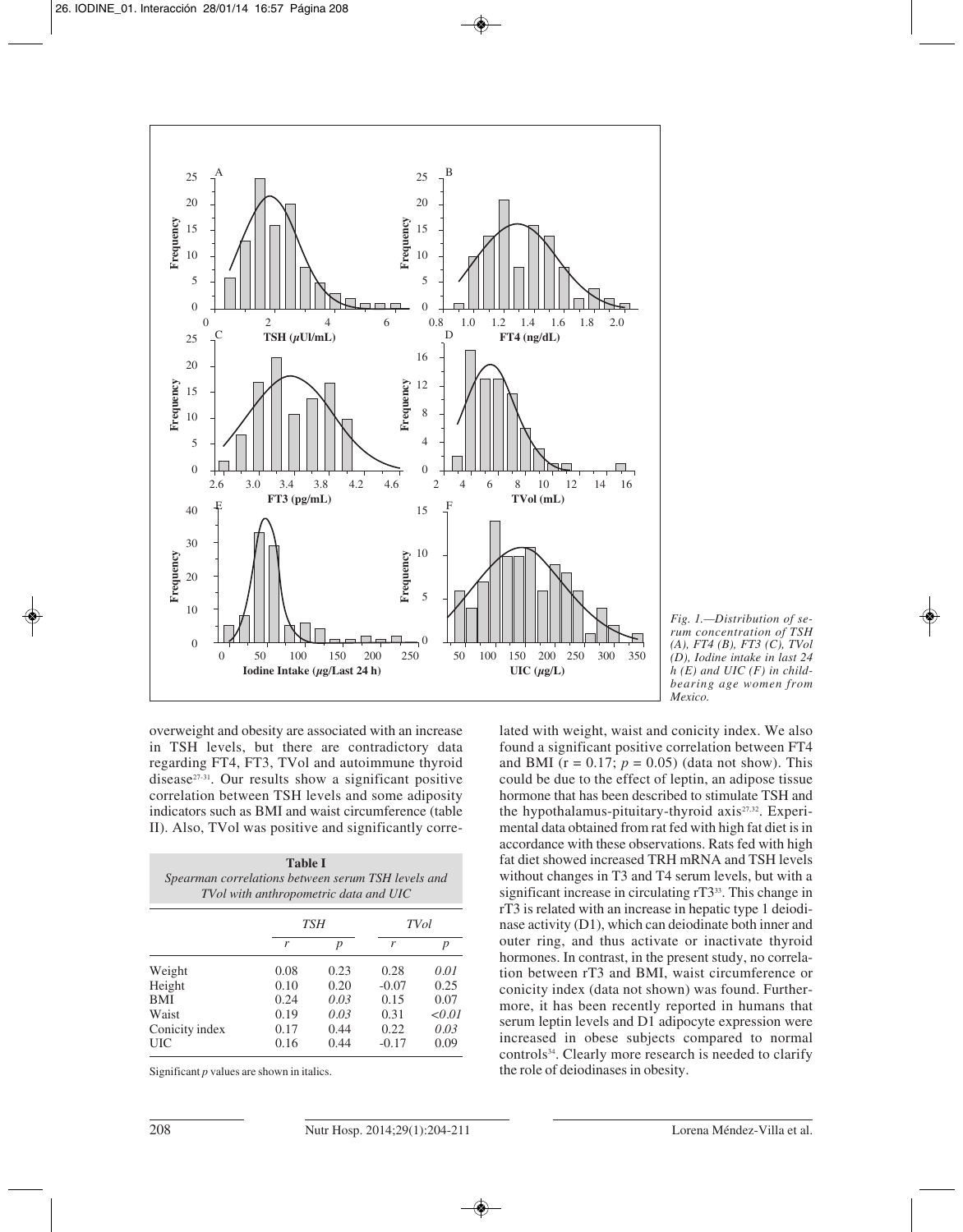In spite of the USI program in Mexico, and the relevance of health consequences from iodine deficiency, we found a low knowledge of iodine nutrition in the University's student population. table III shows the knowledge and opinions regarding iodine nutrition in the studied women. 67% of the subjects considered that iodine deficiency is an important public health problem worldwide, while 64.4% acknowledged that iodine deficiency is an important health problem in Mexico. Fifty four percent of subjects considered that iodine deficiency can cause goiter, and only 43.6% of the subjects declared that iodine deficiency could cause mental retardation in children. In contrast, more than 40% of the subjects had no opinion about the effects of iodine deficiency, goiter and mental retardation. According to Dunn  $(1996)$ <sup>35</sup> an inadequate education is one of the biggest obstacles in iodine deficiency control programs. All affected players (health authorities, health providers, industry, marketing, and consumers) must understand the importance of iodine deficiency, its consequences, and the means for its correction. Regrettably, in Mexico, there is not a massive educational program regarding the relevance of iodine in nutrition.

Finally, considering that we studied a university student population, we performed an association analysis between the category of career, health and life sciences (medicine, nursing, dentistry, veterinary medicine, etc.) and economical and social sciences (accounting, law, linguistics, etc) and their knowledge and opinions about iodine nutrition (table IV). 46% health and life science students *versus* 24.4% of economical and social sciences students considered that a pregnant women needs more iodine intake than a non pregnant women (OR = 2.7; 95% IC = 1.13-6.51) and 70% of health and life science students versus 41% of social sciences students knew that iodine deficiency cause goiter (OR =  $5.03$ ;  $95\%$  IC =  $2.13$ -11.9). We did not find a significant difference while comparing the opinions between students from health and life sciences and economical and social sciences regarding the importance of iodine deficiency worldwide and in Mexico, salt addition to food and the relation of iodine deficiency and mental retardation. These results could

| <b>Table III</b>                                                      |  |
|-----------------------------------------------------------------------|--|
| Opinions regarding iodine nutrition in Mexican childbearing age women |  |

|                                                                   | All women        |      |  |
|-------------------------------------------------------------------|------------------|------|--|
| Variable                                                          | $\boldsymbol{n}$ | $\%$ |  |
| Iodine deficiency is an important public health problem worldwide |                  |      |  |
| Strongly agree                                                    | 15               | 14.9 |  |
| Agree                                                             | 53               | 52.5 |  |
| No opinion                                                        | 30               | 29.7 |  |
| Disagree                                                          | 3                | 3.0  |  |
| Iodine deficiency is an important public health problem in Mexico |                  |      |  |
| Strongly agree                                                    | 14               | 13.9 |  |
| Agree                                                             | 51               | 50.5 |  |
| No opinion                                                        | 31               | 30.7 |  |
| Disagree                                                          | 5                | 5.0  |  |
| In your opinion, do pregnancy women need                          |                  |      |  |
| Less dietary iodine than women who are not pregnant               | 6                | 5.9  |  |
| About the same dietary iodine as women who are not pregnant       | 13               | 12.9 |  |
| More dietary iodine than women who are not pregnant               | 38               | 37.6 |  |
| I don't know                                                      | 44               | 43.6 |  |
| It is not healthy to add salt to food                             |                  |      |  |
| Strongly agree                                                    | 16               | 15.8 |  |
| Agree                                                             | 33               | 32.7 |  |
| No opinion                                                        | 19               | 18.8 |  |
| Disagree                                                          | 29               | 28.7 |  |
| Strongly disagree                                                 | $\overline{4}$   | 4.0  |  |
| Lack of iodine can cause goiter                                   |                  |      |  |
| Strongly agree                                                    | 22               | 21.8 |  |
| Agree                                                             | 33               | 32.7 |  |
| No opinion                                                        | 43               | 42.5 |  |
| Disagree                                                          | $\sqrt{2}$       | 2.0  |  |
| Strongly disagree                                                 | $\mathbf{1}$     | 1.0  |  |
| Lack of iodine can cause mental retardation in children           |                  |      |  |
| Strongly agree                                                    | 15               | 14.9 |  |
| Agree                                                             | 29               | 28.7 |  |
| No opinion                                                        | 48               | 47.5 |  |
| Disagree                                                          | 9.0              | 8.9  |  |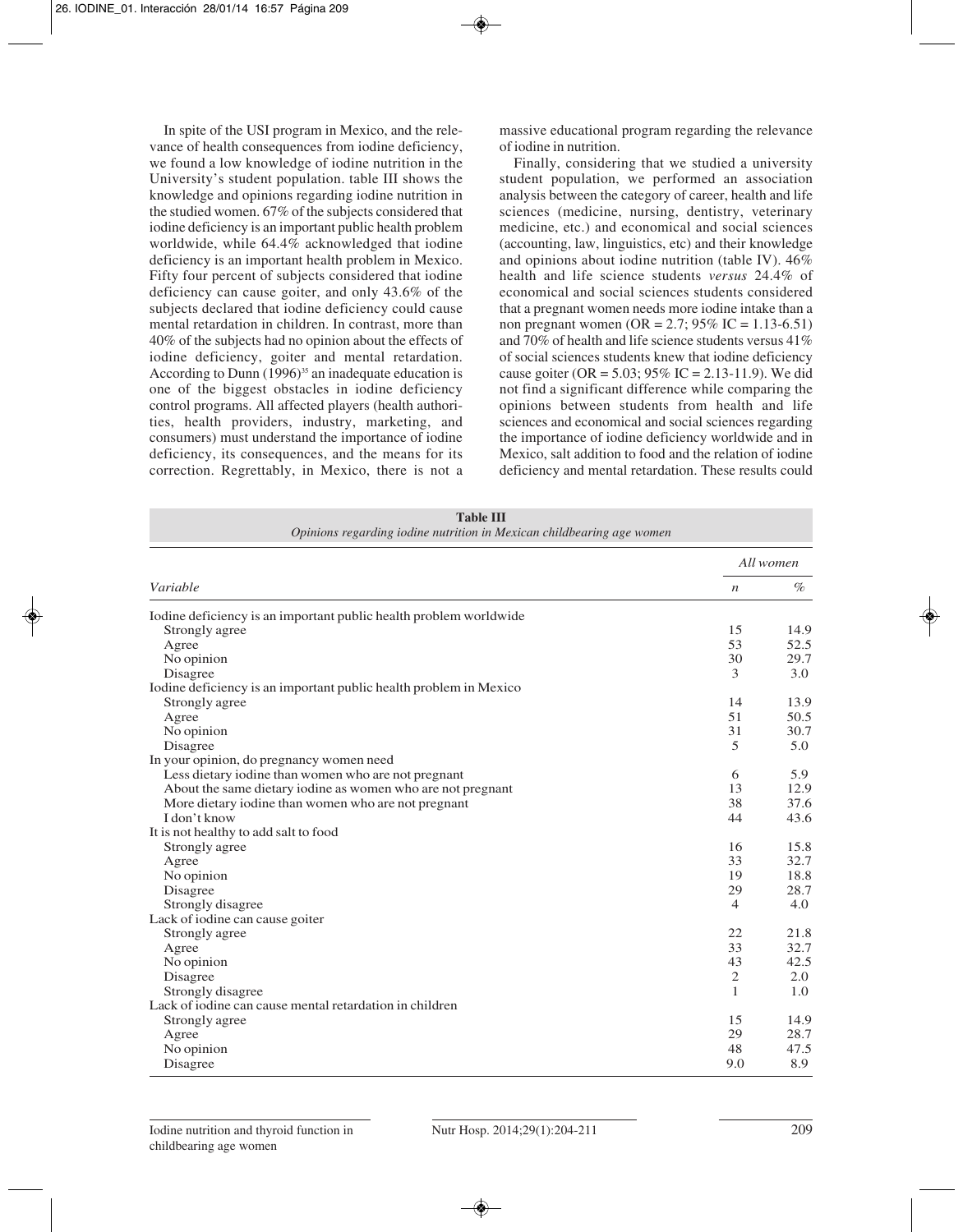| <b>Table IV</b>                                                       |  |  |  |  |
|-----------------------------------------------------------------------|--|--|--|--|
| Opinions regarding iodine nutrition in Mexican childbearing age women |  |  |  |  |

|                                                                   | Kind of career                               |                                        |                  |               |              |
|-------------------------------------------------------------------|----------------------------------------------|----------------------------------------|------------------|---------------|--------------|
| Variable                                                          | Economical and<br>Social sciences<br>$n(\%)$ | Health and<br>life sciences<br>$n(\%)$ | $\boldsymbol{p}$ | Odds<br>ratio | $95\%$ IC    |
| Iodine deficiency is an important public health problem worldwide |                                              |                                        | 0.14             | 1.9           | $0.8 - 4.5$  |
| Disagree or no opinion                                            | 17(41.5)                                     | 16(26.7)                               |                  |               |              |
| Strongly agree and agree                                          | 24(58.5)                                     | 44 (73.3)                              |                  |               |              |
| Iodine deficiency is an important public health problem in Mexico |                                              |                                        | 0.09             | 2.2           | $0.9 - 5.2$  |
| Disagree or no opinion                                            | 19(46.3)                                     | 17(28.3)                               |                  |               |              |
| Strongly agree and agree                                          | 22(53.7)                                     | 43(71.7)                               |                  |               |              |
| Dietary Iodine pregnancy women needs                              |                                              |                                        | 0.04             | 2.7           | $1.1 - 6.5$  |
| Less, about same than women who are not pregnant                  | 31(75.6)                                     | 32(53.3)                               |                  |               |              |
| More than women who are not pregnant                              | 10(24.4)                                     | 28(46.7)                               |                  |               |              |
| It is not healthy to add salt to food                             |                                              |                                        | 0.84             | 1.1           | $0.7 - 1.8$  |
| Disagree and no opinion                                           | 22(53.7)                                     | 30(50.0)                               |                  |               |              |
| Strongly agree and agree                                          | 19(46.3)                                     | 30(50.0)                               |                  |               |              |
| Lack of iodine can cause goiter                                   |                                              |                                        | 0.00             | 5.0           | $2.1 - 11.9$ |
| Disagree or no opinion                                            | 28(68.3)                                     | 18(30.0)                               |                  |               |              |
| Strongly agree and agree                                          | 13(31.7)                                     | 42(70.0)                               |                  |               |              |
| Lack of iodine can cause mental retardation in children           |                                              |                                        | 0.31             | 1.6           | $0.7 - 3.6$  |
| Disagree or no opinion                                            | 26(63.4)                                     | 31(51.7)                               |                  |               |              |
| Strongly agree and agree                                          | 15(36.6)                                     | 29(48.3)                               |                  |               |              |

IC: Interval confidence.

be explained considering that often during the training of medical doctors and health providers the emphasis is usually on a clinical approach to diagnosis and treatment to thyroid abnormalities, but not in public health aspects of iodine deficiency such as brain damage<sup>s</sup>.

# **Conclusion**

A low prevalence of thyroid function test abnormalities, as well as an adequate iodine intake was found among childbearing age women in Mexico. Moreover, a low knowledge regarding the importance of iodine nutrition was found. Furthermore, and in addition to a USI program, it is necessary a to develop a national educational program about iodine nutrition and especially about its importance for neurodevelopment during gestation.

# **Acknowledgments**

We acknowledge Vanessa Reyes, Clara Reyna, Rosario Botello, Aaron Kuri and Marco Bravo for their technical support. This study was supported by the grant FOSIS-2010-140131.

# **Author Disclosure Statement**

Authors declare that no competing financial interests exist.

## **References**

- 1. Pearce EN, Andersson M, Zimmermann MB. Global iodine nutrition: where do we stand in 2013? *Thyroid* 2013;23(5):523-8.
- 2. de Benoist B, McLean E, Andersson M, Rogers L. Iodine deficiency in 2007: global progress since 2003. *Food Nutr Bull*. 2008;29(3):195-202.
- 3. Zimmermann MB. Iodine deficiency. *Endocrine Rev* 2009;30 (4):376-408.
- 4. WHO, UNICEF, ICCIDD. Assessment of iodine deficiency disorders and monitoring their elimination. A guide for programme managers. 3rd ed. Geneve: WHO; 2007.
- 5. Secretaria de Salubridad y Asistencia (México). Decreto por el que se declara de interés nacional, la prevención del bocio, en la Republica Mexicana. Diario Oficial de la Federación (May 14, 1963).
- 6. Secretaría de Salud (México). Modificación a la Norma Oficial Mexicana NOM-040-SSA1-1993, Productos y servicios. Sal yodada y sal yodada fluorurada. Especificaciones sanitarias. Diario Oficial de la Federación (September 23, 2003).
- 7. Comisión Federal para la Protección Contra Riesgos Sanitarios, Secretaria de Salud. [homepage on the internet]. México: Programa: alimentos. Proyecto: sal yodada y fluorada; 2011 [accesed November 2011]. Available from: http://www.cofepris.gob.mx/Paginas/Temas%20Interes/Programas%20y%20P royectos/Alimentos/SalYodadaFluorurada.aspx
- 8. Jooste P. Knowledge of iodine nutrtion. In: Preedy VR, Burrow GN, Watson RR, editors. Comprehensive handbook of iodine. Nutritional, biochemical, pathological and therapeutic aspects. San Diego, CA: Academic Press; 2009. pp. 365-6.
- 9. Leung AM, Braverman LE. Iodine-induced thyroid dysfunction. *Curr Opin Endocrinol Diabetes Obes* 2012;19(5):414-9.
- 10. Rivera J, Shamah T, Villalpando S, González de Cosío T, Hernández B, Sepúlveda J. Encuesta Nacional de Nutrición 1999 Estado Nutricio de niños y mujeres en México. Cuernavaca México: Instituto Nacional de Salud Pública; 2001.
- 11. Lohman TG, Roche AF, Martorell R. Anthropometric standardization reference manual. Champaign, IL: Human Kinetics Books; 1988.